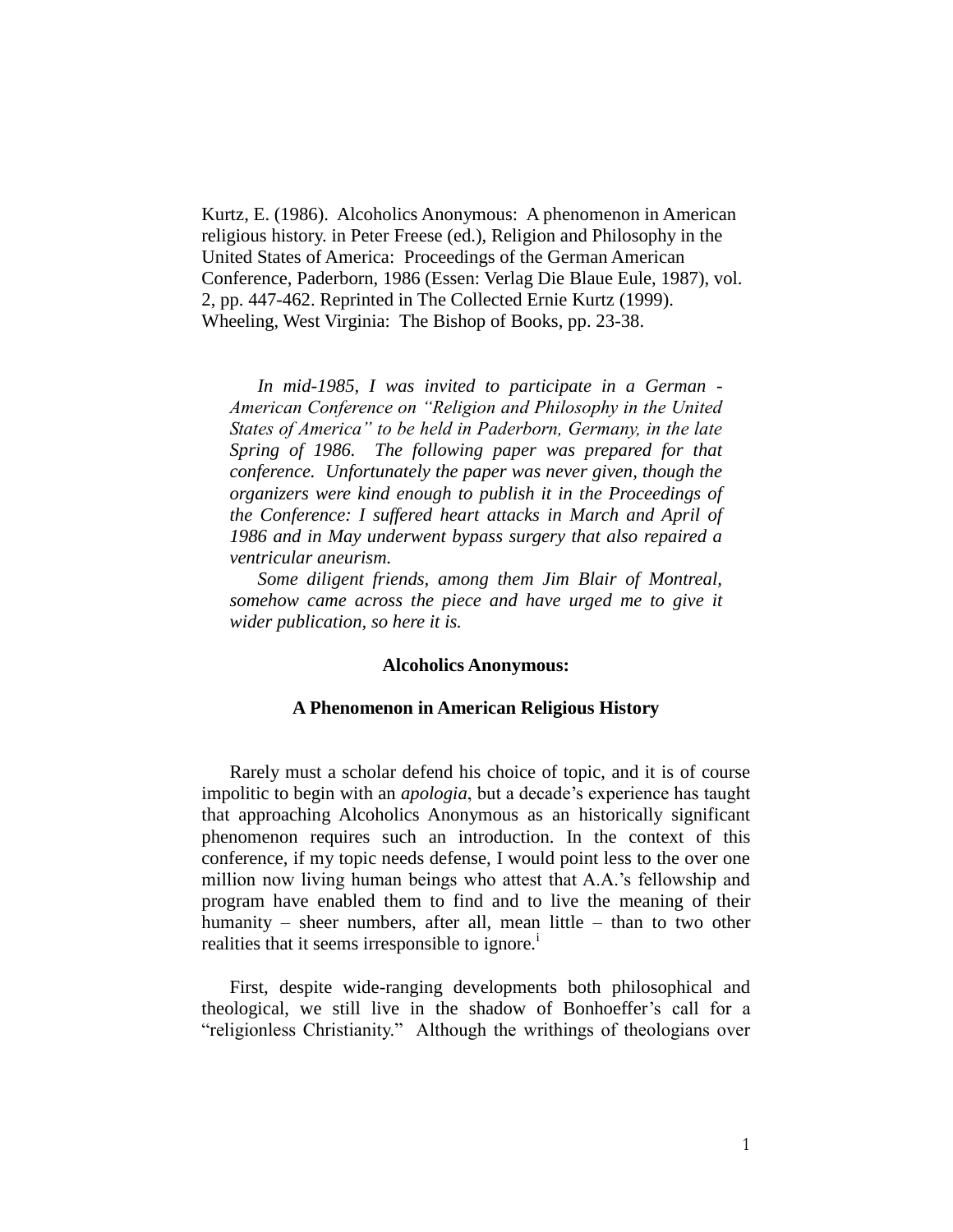the last forty years have failed to concretize that reality, the same forty years have witnessed A.A.'s claim to be "spiritual rather than religious" find resonance both in the minds of a surprisingly large smattering of intellectuals and – even more surprisingly – in the experience of an ever more diverse spectrum of ordinary people.<sup>ii</sup> Second, for whatever reasons of health-care economics or valid re-evaluation of the role of professional expertise in treating chronic illness, the burgeoning spread of "self-help mutual aid groups" that enable the healing and the recovery of human dignity is too obvious – and too obviously significant – to ignore. Such groups virtually all use Alcoholics Anonymous as model, and most of them adopt or adapt the "Twelve Steps" that are the core of A.A.'s program as their own modality of healing. $\mathbf{u}$ 

## What is Alcoholics Anonymous?

*Alcoholics Anonymous is a fellowship of men and women who share their experience, strength and hope with each other that they may solve their common problem and help others to recover from alcoholism.*

*The only requirement for membership is a desire to stop drinking. There are no dues or fees for AA membership; we are self-supporting through our own contributions. AA is not allied with any sect, denomination, politics, organization or institution; does not wish to engage in any controversy, neither endorses nor opposes any causes. Our primary purpose is to stay sober and help other alcoholics achieve sobriety.*iv

That "Preamble," the reading of which begins most meetings of Alcoholics Anonymous, well summarizes the thrust of A.A.'s significance in American Religious History. Two points stand out. First, note the idea of a "fellowship," a *Gemeinschaft*, a *fraternité*, within which one seeks self-healing through sharing one's own "experience, strength and hope" – that is, telling one's story. Second, mark the wariness of the usual trappings of religion in the succinct detailing of the membership requirement, the attitude to money and to controversy, the explicit denial of belief-based or cause-based affiliation.

Although my approach to describing A.A.'s significance will be historical, it seems better to use the alloted time to analyze that significance rather than to detail its historical development. Thus, to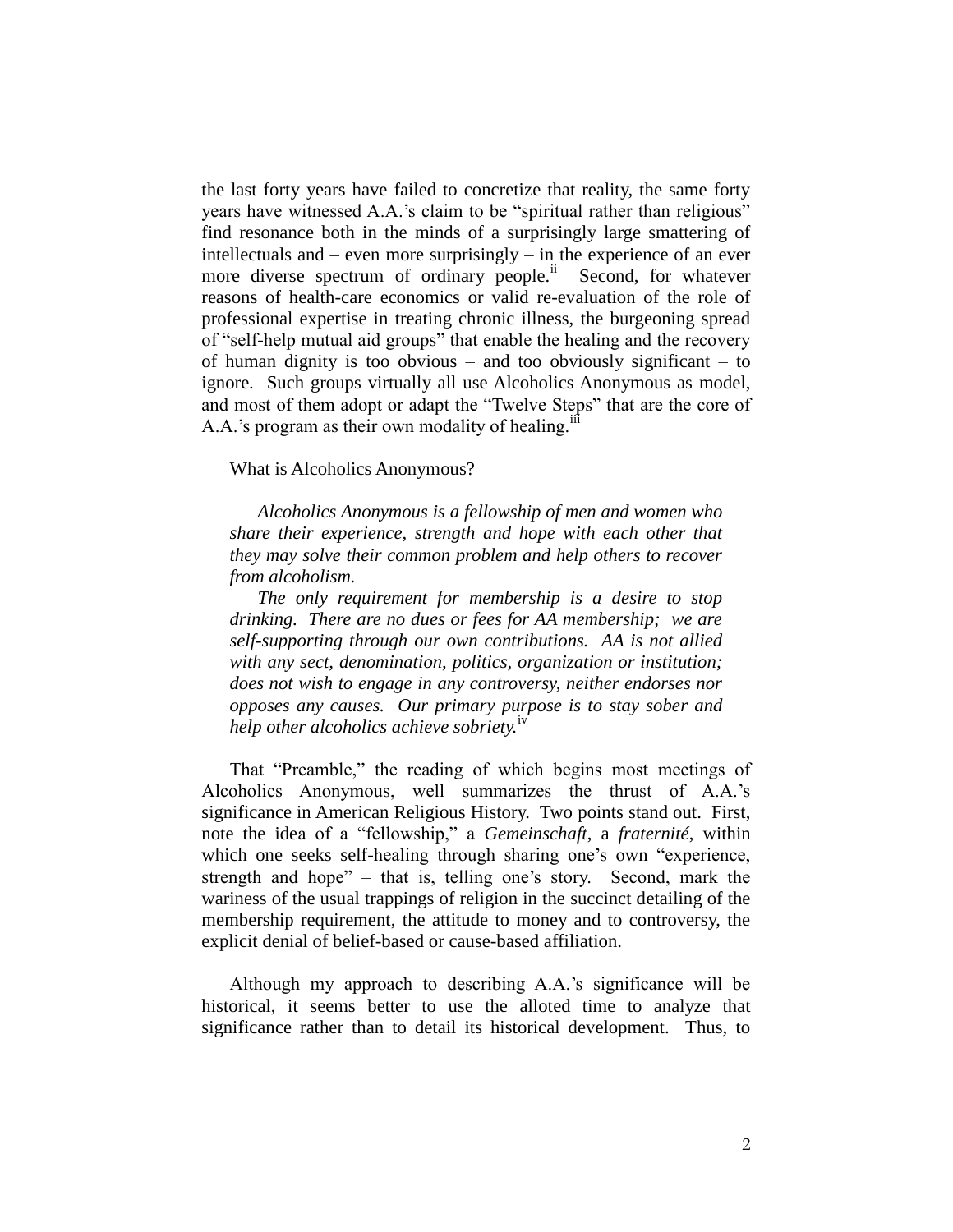frame understanding, let me merely list the conscious, explicit, and welldocumented sources of the ideas embodied and enacted within Alcoholics Anonymous and then briefly sketch how those ideas got there. $v$ 

A.A.'s explicit sources are three: (1) the psychology of Dr. Carl Jung and most particularly his insistence on the importance of "religious experience"; (2) the Oxford Group (later Moral Re-Armament) vision of "First Century Christianity" as promulgated by the Pennsylvania-born Lutheran minister, Frank Buchman; and (3) William James's portrayal of *The Varieties of Religious Experience* and especially his description of the "conversion" experienced by the "twice-born" or the "sick-soul."

The story of A.A.'s shaping by these sources can be told briefly. Over several months in 1931, Rowland Hazard, a Rhode Island businessman, sought treatment for his alcoholism from Dr. Jung, who suggested that his only hope was "a religious experience." Rowland joined the Oxford Group and carried that message of Jung to a friend, also alcoholic, who carried it to another alcoholic friend, Edwin Thatcher. Thatcher in turn, in November of 1934, conveyed it to the most hopeless drunk he knew, his old drinking-buddy William Griffith Wilson, a former Wall Street hustler. Scant weeks later, Wilson, while being detoxified in Towns Hospital in New York City, underwent a "spiritual experience" that his physician, Dr. William Duncan Silkworth, helped him to understand in Jamesian terms.

Upon his release from the hospital, Wilson for four months tried to carry the same message to others, both within the Oxford Group and at Towns Hospital, but without any success beyond the fact that he himself stayed sober. In May of 1935, Bill traveled to Akron, Ohio, in pursuit of a business opportunity that promptly failed. Fearing that he would again turn to alcohol, Wilson sought out another alcoholic not for the purpose of saving that alcoholic but to save himself. The alcoholic Bill found turned out to be a physician, a surgeon, Dr. Robert Holbrook Smith, and so rather than tell him about the malady, alcoholism, Wilson told Smith about himself, the alcoholic. Although familiar with Oxford Group ideas, Smith heard something different in Wilson. The date of Smith's last drink, June 10, 1935, is celebrated within Alcoholics Anonymous as its birthday, and "Bill W. and Dr. Bob" are revered as A.A.'s co-founders.

Mindful of those sources, some dismiss Alcoholics Anonymous as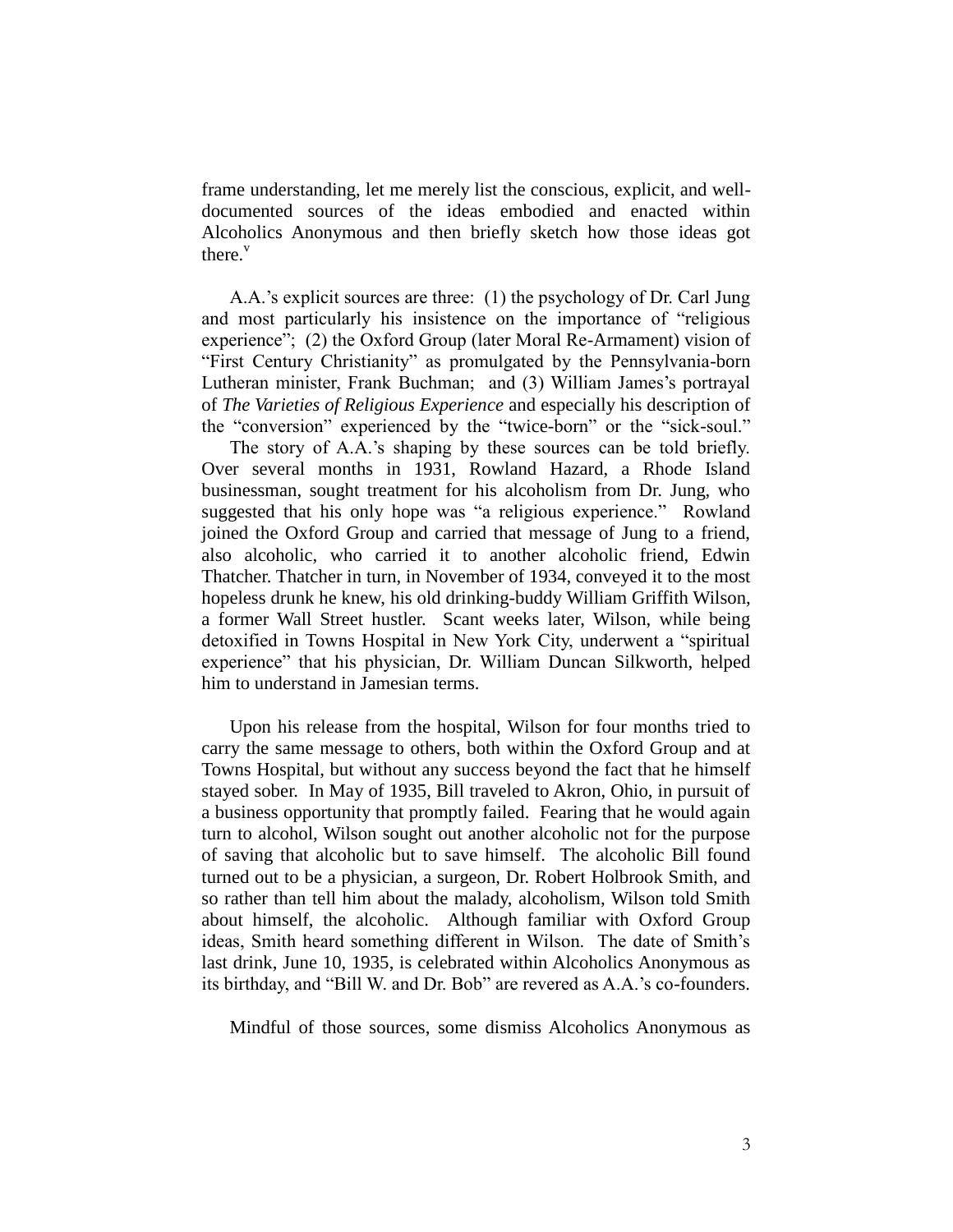another example of the crutch that simplistic evangelical religion affords the intellectually deficient, seeing little difference between attending A.A. meetings and joining some revivalist congregation.<sup>vi</sup> Others find in Alcoholics Anonymous more of a "mind-cure" or "positive thinking" approach, and of course Donald Meyer has taught us to see through all the heirs of William James.<sup>vii</sup> Still others, perhaps more respectfully but no less reductively, concentrate on the "mysticism" of Jungian thought and present A.A. in terms of Aldous Huxley's "perennial philosophy" as updated by Milton Berman or, more fashionably, in the concepts of Gregory Bateson's "Cybernetics of Self."<sup>viii</sup> Most recently, in response to A.A.'s continuing success, we find deeper psychological yet still religiously lacking analyses in the work of Harvard psychiatrists John Mack and Edward Khantzian in their explorations of "narcissism" and "The Governance of the Self."<sup>ix</sup> Yet all these analyses of Alcoholics Anonymous, whether contemptuous or appreciative, overlook the same two things: A.A.'s context and A.A. practice.

My point in this paper is that in order to understand the religious and philosophical significance of Alcoholics Anonymous and its offspring in American history, two simple facts must be kept in mind. First, Alcoholics Anonymous came into being and attained final form in the decade between 1935 and 1945. Second, from its beginning and still today, the philosophy and the spirituality – the *healing* – of Alcoholics Anonymous is transmitted by the practice of storytelling, of telling a particular kind of story the very format of which inculcates a way of thinking that shapes a particular way of life.

First, the context. Ideas, perhaps especially if borrowed from varied sources, have implicit as well as self-conscious roots. There is both a climate and a soil of opinion. The years between 1929 and 1945 mark the dawn of a renewed awareness of human limitation. Less significant, for our purposes, than the Great Depression, the revelations of Auschwitz, and the use of atomic weapons, are the permeation of American thought by existentialist philosophy and neo-orthodox theology. However confusedly, Americans in this era found themselves confronting "the experience of nothingness" and distinguishing not only between doing and having but between doing and *being*. x

The earliest members of Alcoholics Anonymous, like most of their successors, were not readers of Heidegger and Sartre, nor even of Paul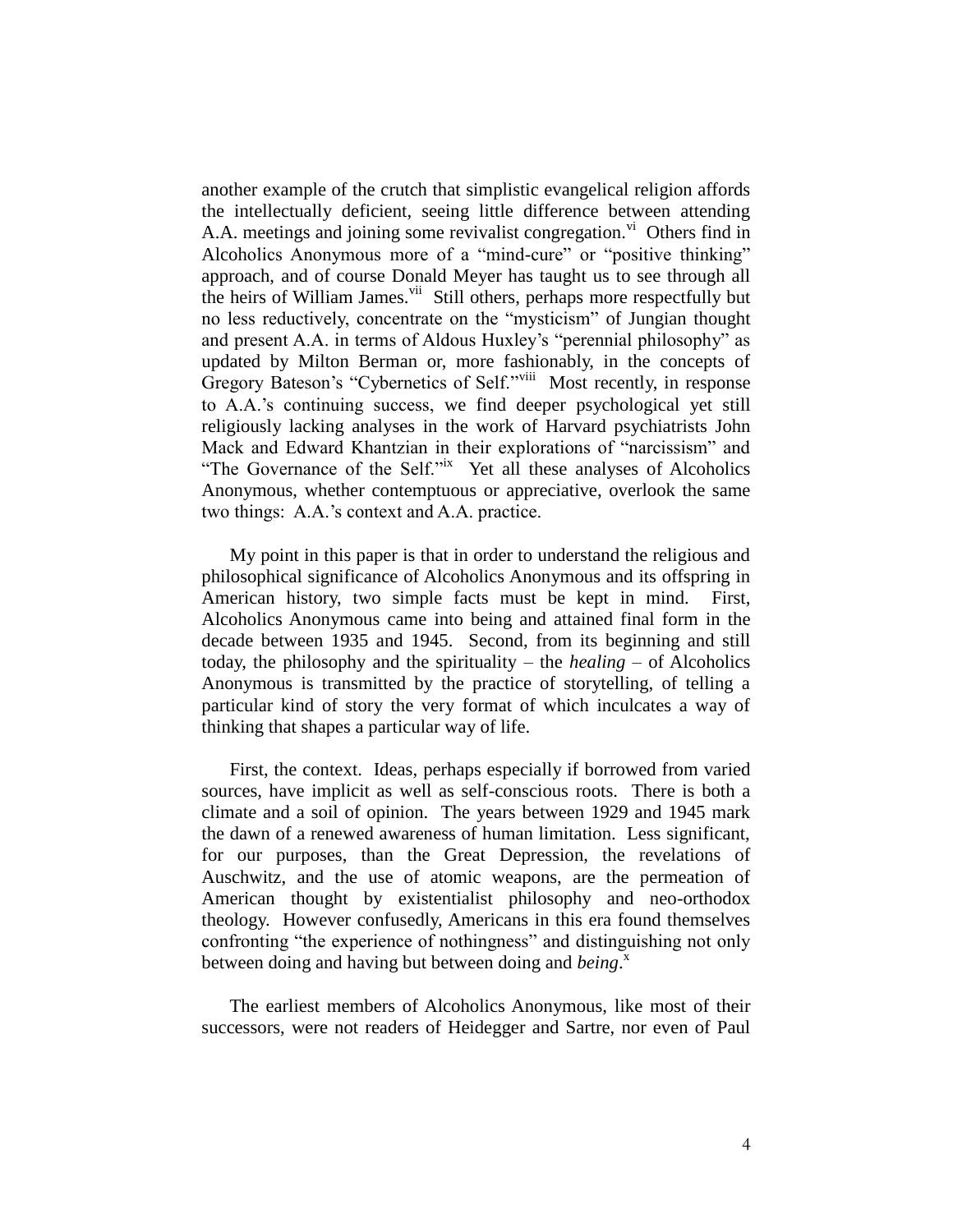Tillich and the brothers Niebuhr. And although there is evidence of subtly shaping influence by the thought of Karen Horney and Harry Stack Sullivan, I prefer to rest my claim for affinity on the recognition of it by Reinhold Niebuhr in his 1960 "Letter to A.A.," in which he marked precisely the "acceptance of failure and limitation" as the key to A.A.'s success.<sup>xi</sup>

The personal acceptance of human essential limitation permeates the whole A.A. program. It comes through most clearly in the Alcoholics Anonymous understanding of the "alcoholic" as someone who cannot safely drink any alcohol at all. The acceptance of that "cannot" does not take away freedom but bestows it. For if there is a *not* at the very core of one's being, then embrace of that *not* fulfills one's being.

Guided by an insight far older than the fifty or two hundred years usually accorded it by the historically naive, the A.A. member views his or her disease as an inherent attraction to the self-destructive – in psychological terms, as an obsession-compulsion. In a theological vocabulary, Alcoholics Anonymous understands alcoholism not as actually sinful but as a manifestation of "original sin." In the acknowledgment "I am an alcoholic," then, one professes less "I cannot drink" than "I *can* not-drink" – no small freedom for the obsessivecompulsive, for the addict.

A.A.'s focus on the "not-ness" of human essential limitation suggests a vision of human both-and-ness, of the human as a mixture or a meeting point of being and non-being. Because that concept is so abstract, let me break off from this exploration of what A.A. drew from the context of its formative decade and turn to *how* this abstract vision is conveyed within the very concrete format of an A.A. meeting – by the practice of storytelling.

The bridge between context and practice, between the abstract and the concrete, may be found in two understandings that undergird Alcoholics Anonymous as both program and fellowship. According to a key passage of the A.A. "Big Book": "Selfishness – self-centeredness! That, we think, is the root of our troubles."<sup>xii</sup> That self-centeredness, which attempts to deny human both-and-ness, manifests itself in especially two ways in the drinking alcoholic. First, there is the claim and the demand to be in control, signaled by the way the alcoholic uses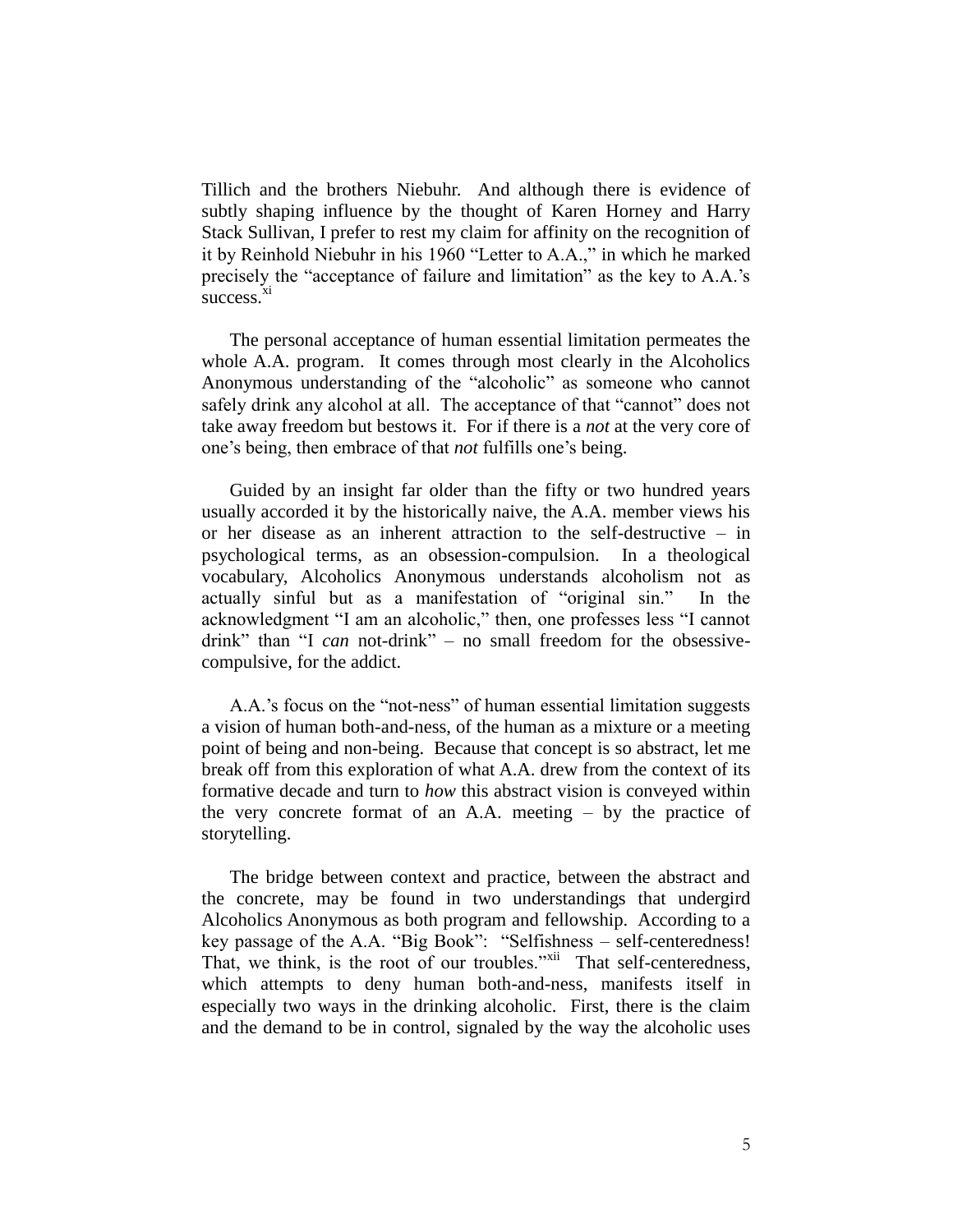both alcohol and other people. Second, there is the denial of all dependence – again, both on alcohol and on others.

In reality, of course, as A.A. recognizes, the actively drinking alcoholic is both totally out of control, addicted, and utterly dependent on the chemical alcohol. A.A.'s prescription, the fundamental message of all the stories told at its meetings, is the middle course of limited control and limited dependence. "You can do something, but not everything." "You alone can do it, but you cannot do it alone." These acceptances, conveyed by the telling of stories, shape the nature of the A.A. fellowship. The telling of stories. Recall A.A.'s "Preamble": "share their experience, strength and hope." How is it that personal narrative – telling stories that "disclose in a general way what we used to be like, what happened, and what we are like now<sup>"xiii</sup> – can prove healing not only of chronic disabilities such as alcoholism but of one's humanity itself? For the answer, it seems most helpful to turn first not to the context of scholarly discussion in the fields of philosophy, theology, literary theory and historiography, but to the context of A.A.'s own history.<sup>xiv</sup>

When the fledgling fellowship left the Oxford Group – in 1937 in New York, in 1939 in Akron – its first one hundred members did so precisely because they objected to the Group's explicit religiosity. Philosophically, the Oxford Group's insistence on its "Four Absolutes" did not fit the emerging program's focus on essential limitation. Theologically, the Oxford Group practice of narrating tales of conversion offended the sensibilities of both the agnostics and the Roman Catholics who made up a significant part of early A.A. membership. But what, then, were they to do at their own meetings?

Newcomers attended those gatherings, and the neophytes had questions. They had failed at earlier efforts to avoid drunkenness, how was A.A. different? What did it mean when one suffered loss of memory? How complete need be the "inventory" and the "amends" spoken of in the Twelve Steps? Was wanting to get even the same thing as "harboring a resentment"? These and a hundred other questions were raised: no one is more skilled in denial, in finding a reason to drink again, than the newly dry alcoholic. But those sober for a year or two were not philosophers, theologians, psychologists, nor physicians – even Dr. Bob, after all, was a proctologist. And so they could answer only by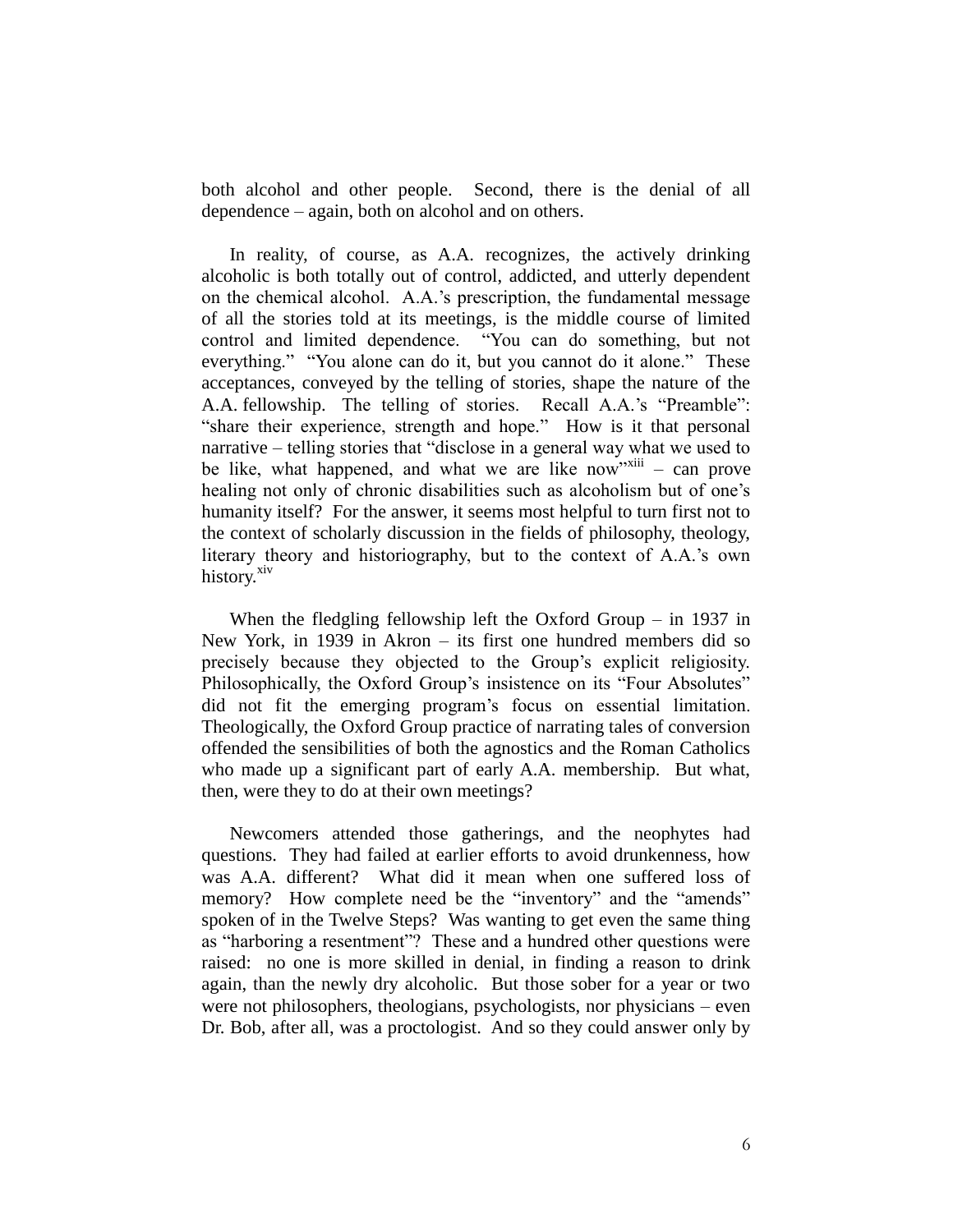telling of their own experiences with the same or similar concerns.

Thus developed the A.A. modality of story-telling: a modified "conversion narrative" that contained echoes of the classic story motifs of the hero and the pilgrimage. The themes explored by Joseph Campbell in his studies of heroic myth shed much light on A.A. stories. $x<sup>v</sup>$ Each teller, in the pursuit of "more," had entered the outer darkness and had explored the pit; now, having surmounted its dangers, he had returned, wiser and witnessing to hope. But the heroic plot of separation-initiation-return is leavened by another, deeper, theme – that of the pilgrimage.<sup>xvi</sup> A.A. storytellers are still "on the way," for they are ever mindful that A.A.'s promise is "spiritual progress rather than spiritual perfection,"<sup>xvii</sup> and the very fact that they are present testifies that they too need help.

"What we used to be like, what happened, and what we are like now" thus describes a dialectical process of both being changed and changing. Or, to put it another way, in the A.A. modality of storytelling, one is "saved," but not completely. Salvation – sobriety – remains operative only so long as one makes it available to others by telling the story of one's own.

Having limned A.A.'s context – the existentialist and neo-orthodox sense of limitation – and the implications of the A.A. practice of storytelling, it is now time to bring these together in a deeper unity. Through the program and within the fellowship of Alcoholics Anonymous, human beings are healed not by technique but by practice, not by science but by art. For A.A. has discovered – and tells and implements – a larger story.

One corollary of essential limitation, and therefore of the context of the sense that marks the post-modern sensibility, is the rediscovery of the ancient distinction between *techné* and *phronesis*, between knowledge and wisdom.<sup>xviii</sup> Perhaps the greatest significance of Alcoholics Anonymous in the history of ideas consists in its practical implementation of a mode of thinking that leads to a way of life that values the claims of *wisdom* without rejecting the validity of *knowledge*.

For those unfamiliar with or perhaps unsympathetic to the rediscovery of *phronesis*, let me suggest ten distinctions in an attempt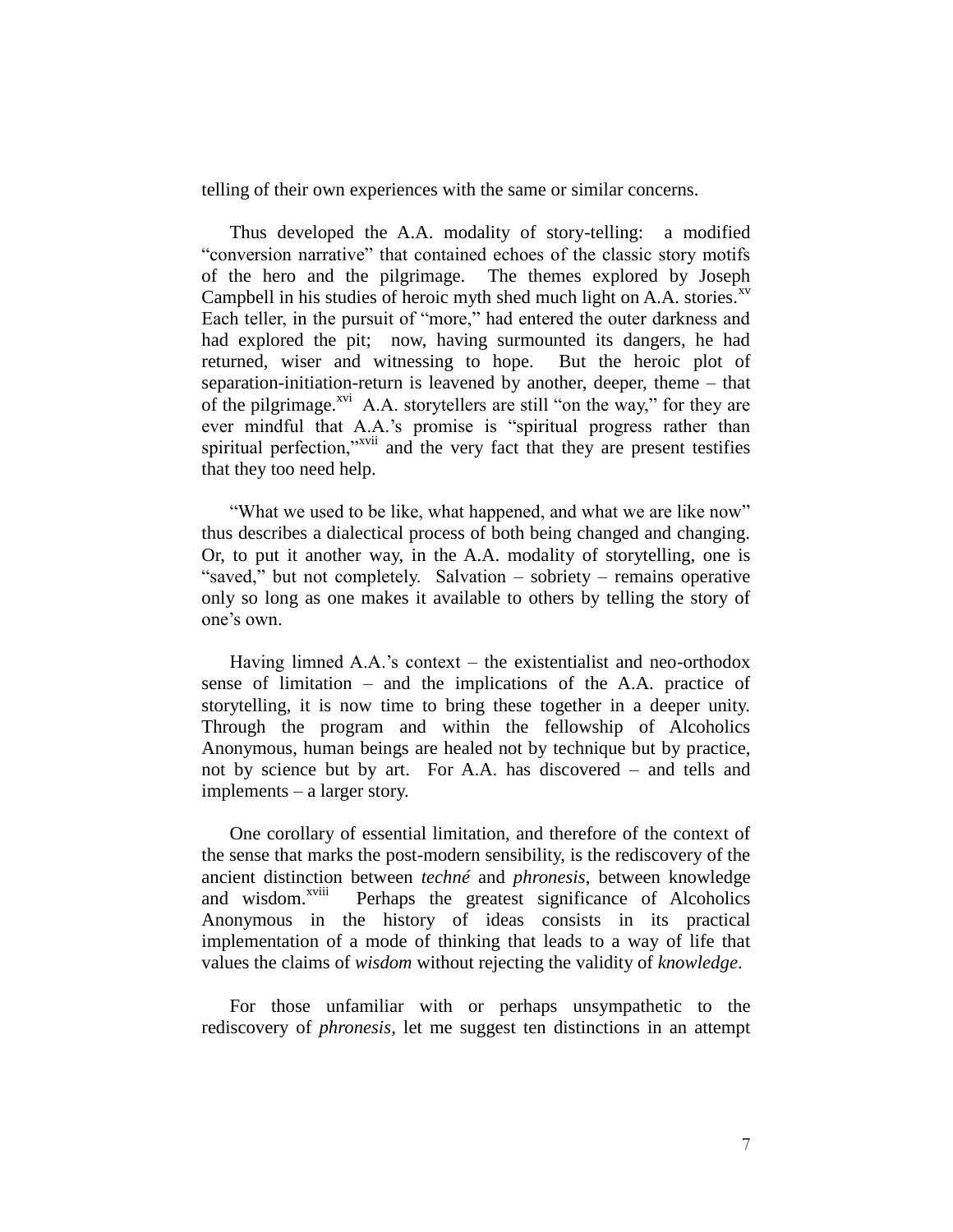not to explain but to describe the significance of the fundamental distinction and therefore of Alcoholics Anonymous.

1. Knowledge seeks to collect facts, data; concerned with technique, it hears the question "Why?" as asking "How?" Wisdom is concerned with meaning and thus with value; seeking reasons rather than causes, it hears the question "Why?" as inquiring "Wherefore?" Research demonstrates that A.A. stories offer better raw material for philosophy than for sociology. $\frac{xx}{xx}$ 

2. Knowledge is primarily a method; it seeks truth by experiments that aim at exactness. Knowledge focuses on quantity, and the mastery of knowledge produces experts. Wisdom is a vision; it seeks truth by understanding, which is concerned with adequacy. Wisdom focuses on quality: immersion in wisdom produces artists. There are no experts in Alcoholics Anonymous.

3. Knowledge can and must be added to, even replaced; it comes to us in textbooks and articles that we read once and then "refer to." Wisdom is less added to than deepened; it comes to us in "classics" – works that we re-read and ponder because we change more than they do. As its nickname hints, A.A.'s "Big Book" falls in the latter category.

4. Knowledge gives answers: one possesses knowledge and therefore can sell it. Wisdom suggests new perspectives on ultimate questions; one does not possess wisdom but is rather possessed by it, and thus any claim to "sell" wisdom signals the charlatan. No one can "buy" Alcoholics Anonymous.

5. In the ancient classical understanding, the source of knowledge is leisure, either the possession of it or the desire for it. A.A. stories witness to what Edith Hamilton has suggested was a core Greek insight: "Wisdom's price is suffering, and it is always paid unwillingly although sent in truth as a gift from God."<sup>xx</sup>

6. Knowledge attends to realities as things: biochemists and neurologists can offer us much knowledge about alcoholism. Wisdom attends to realities as personal: Alcoholics Anonymous is interested only in the alcoholic.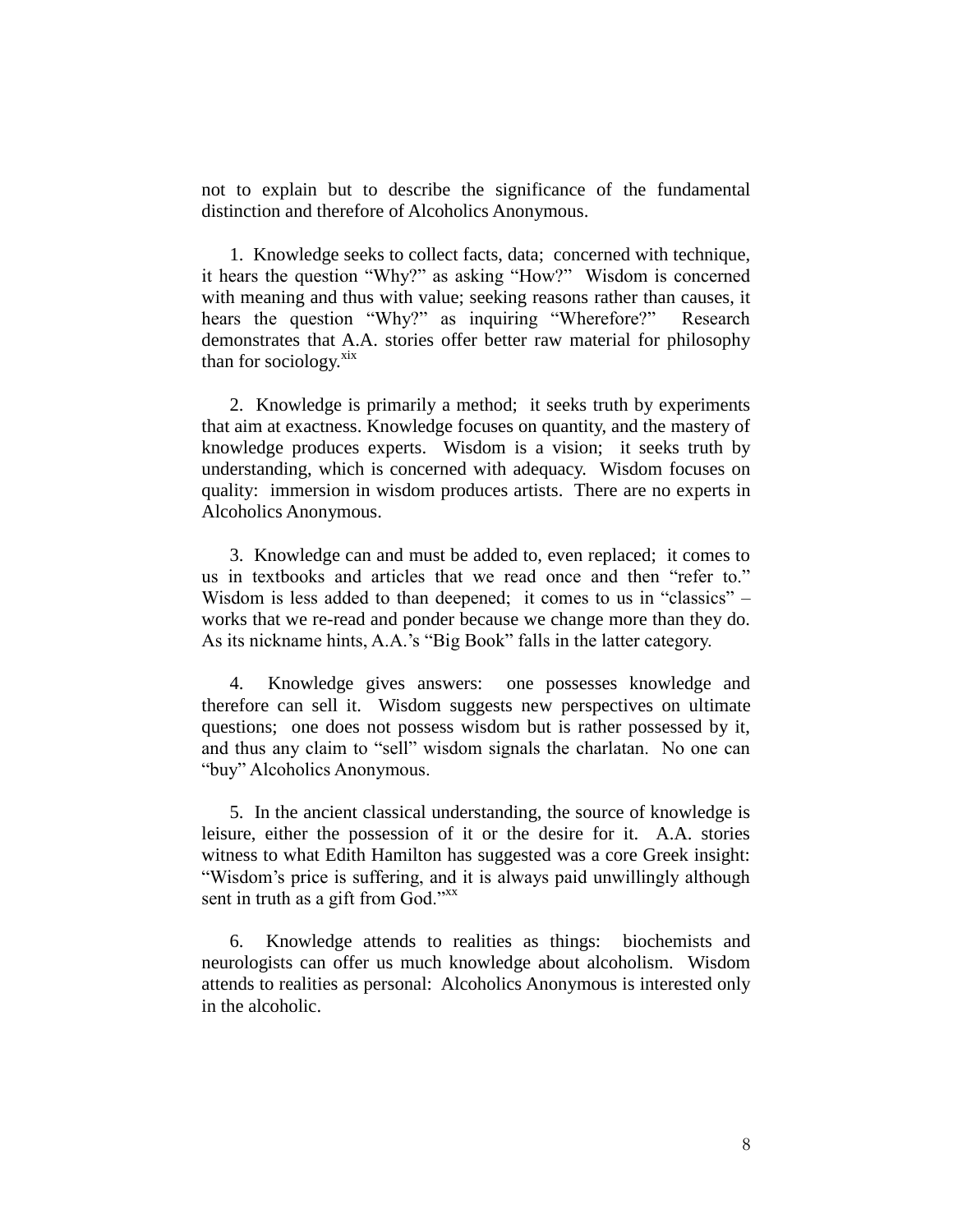7. Knowledge locates human uniqueness in the capacity to think. Wisdom locates human uniqueness in the capacity to love. A.A. presents itself as both program and fellowship.

8. Knowledge, rejecting story for analysis, insists on the separation of "fact" and "value." Wisdom finds truth in stories because of its insistence that "What can I know?" and "How shall I live" are not two unrelated questions.

9. Knowledge is fascinated by the new; it is at least tempted to give the presumption of validity to novelty. Wisdom encourages mindfulness of the old, offering the presumption of value to that which has endured the test of time. The truest statement about Alcoholics Anonymous is that it is nothing new.

10. Knowledge accepts as reality only that which has been or at least can be proven. Wisdom acknowledges the possibility of the existence of that which escapes strict proof, holding that there are some realities, such as love and sobriety, in the existence of which one must believe before one can see them.

Now let me blur those distinctions: according to the point of view represented by Alcoholics Anonymous, to be human is to be *both* scientist and artist, for to live humanly requires *both* knowledge and wisdom. If, as we have been warned and have even experienced in some modern cult and drug experiences, "Knowledge separates while mysticism unites," it is also true that wisdom distinguishes without either separating or uniting.

Wisdom's key distinction and the message of all storytelling concerns the complexity of human being. To be human is to be *both* a unique, individual self *and* somehow part of reality greater than the self. This insight underlies all religion, art, and love. To be human is thus also at the same time to be both more and less than *merely* human: it is to exist, essentially, in a mixed, middle, paradoxical condition. Over Emerson Hall, the philosophy building in Harvard Yard, there is inscribed the Judaeo-Christian version of one-half of that ancient wisdom: "You have made him a little less than the angels." The ancients knew that we are also a little more than the beasts, or, better, that to be human is to be neither beast nor angel yet somehow also to be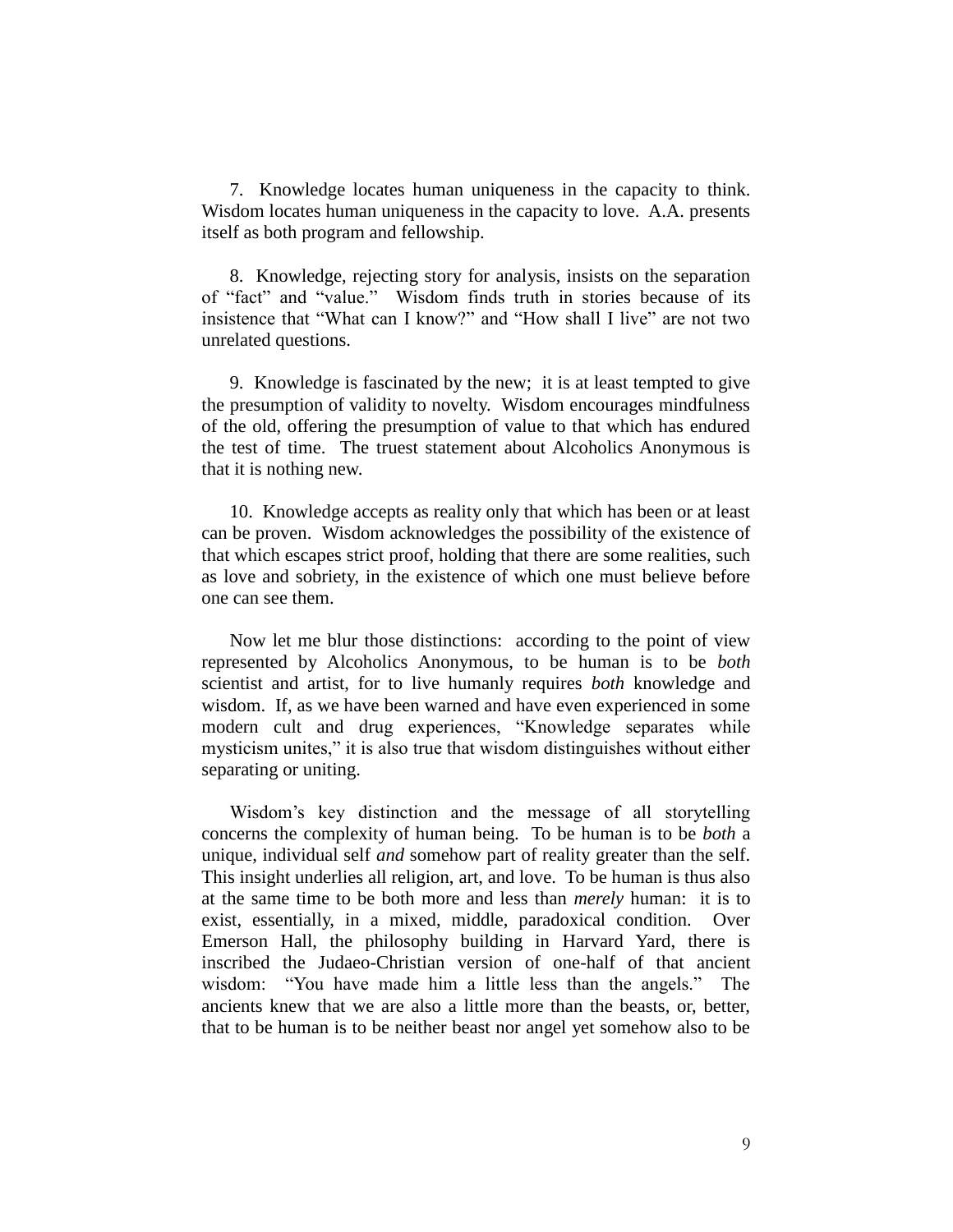*both*. Wisdom's vision is of human both-ness.

All comedy and all tragedy – all storytelling – witness to that vision. The core of comedy is the embrace of human both-and-ness. Tragedy details the effort to deny that same both-and-ness. And what of Alcoholics Anonymous, wherein the way in which tragic tales are met with laughter confuses so many observers? Long before A.A., some alcoholics – "compulsive drunkards," they were called in American colonial times – recovered. Until Alcoholics Anonymous, they thought of themselves as "ex-alcoholics," or perhaps as "reformed drunkards."<sup>xxi</sup> Now I am sure you know that the customary introduction of any storyteller within Alcoholics Anonymous runs: "My name is *\_\_\_\_*, and I am an alcoholic." Refer to an "ex-alcoholic," and most members of Alcoholics Anonymous will begin searching the obituary pages.

Wisdom's paradox of human both-and-ness, then, is contained in and taught by the very concept "sober alcoholic." That is why a recovering member need not even speak at all to tell his story at an A.A. meeting: simply *being there* as a sober alcoholic, tells the story . . . although it is of course useful and helpful to hear some of the details of each particular heroic pilgrimage quest. To accept the possibility of being a "sober alcoholic" is to accept the reality of human both-and-ness, and in the wake of that acceptance comes wisdom itself.

Does this embodiment of "wisdom" make Alcoholics Anonymous a philosophy or a religion? No, but A.A.'s claim to be a "way of life" does appear validated.<sup>xxii</sup> Remember Bonhoeffer's call for a "religionless" Christianity." Both philosophy in the classical sense and theological religion have suffered eclipse in modern times, especially in the Anglo-American world that gave birth to Alcoholics Anonymous and first witnessed its widespread impact.<sup>xxiii</sup>

My point in this paper concerns the significance for the story of wisdom of the story of Alcoholics Anonymous. For at least a millennium, until some time in the seventeenth or eighteenth century, human beings preferred wisdom to knowledge. Then, for some two or three centuries, they pursued knowledge at the expense of wisdom. In both contexts, some sought to reverse the trend, but almost always in an either-or, all-or-nothing fashion. The modern drug cult, and even some therapies, evidence that tendency. The significance of Alcoholics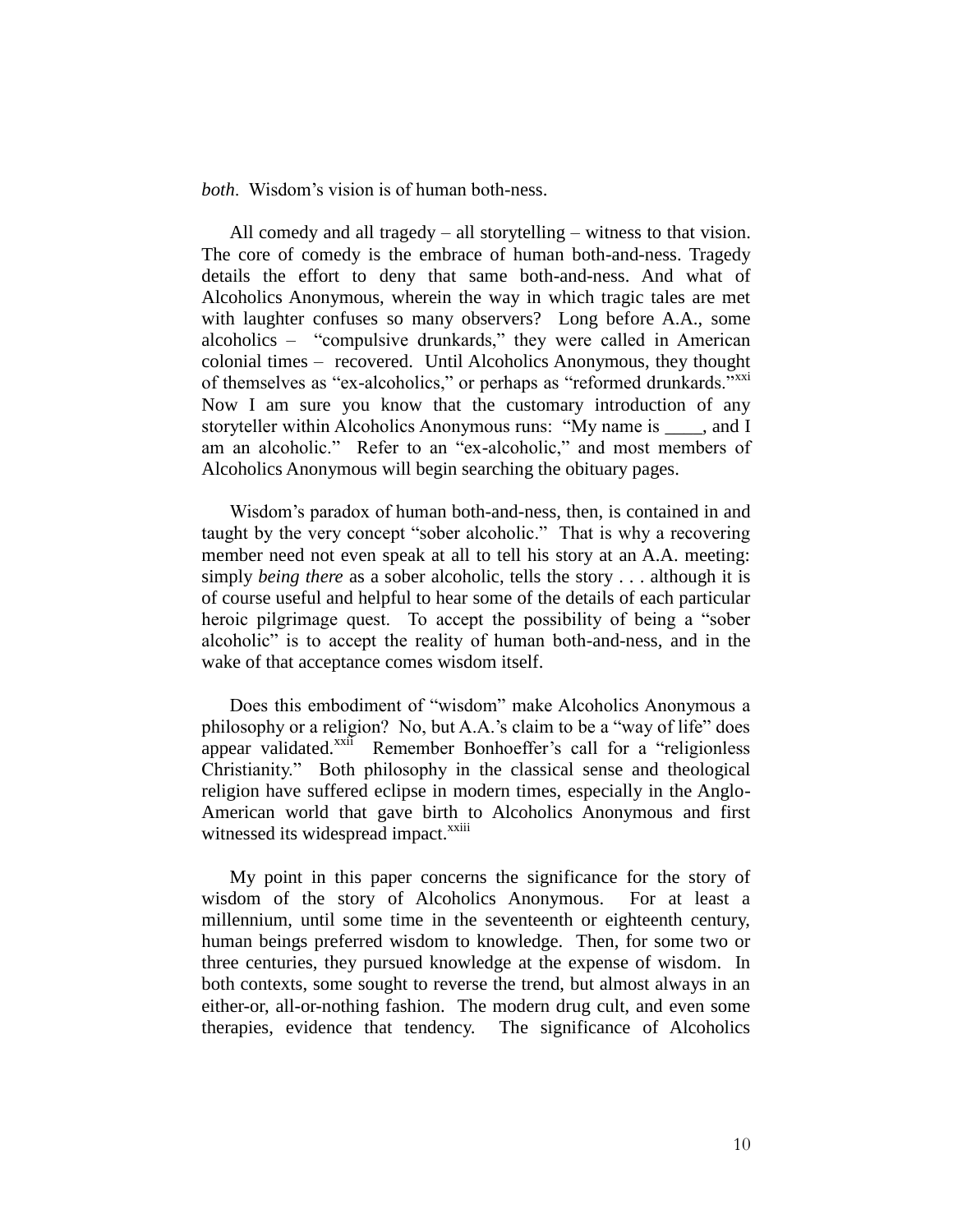Anonymous, lies in its attempt to regain wisdom without sacrificing knowledge, in its witness to their complementarity, in the reality that the A.A. fellowship and program have transcended the religious "problems" of the past two or three centuries in a way that again makes Wisdom and its insights available to large numbers of very ordinary people without requiring them to reject knowledge.

But wisdom – *phronesis*, *sapientia* – is not the same as "religion" nor even as the reality for which Bonhoeffer called. Alcoholics Anonymous presents its fellowship as "spiritual rather than religious," and co-founder Bill Wilson was wont to parry challenges to its program by those who wanted it to be "more" by referring to A.A. as "a spiritual kindergarten." Mindful that "only what does not have a history can be defined,"<sup>xxiv</sup> I would suggest that no better description of wisdom can be found than A.A.'s portrayal of itself as "way of life."

My second contention in this paper, then, involves the claim that Alcoholics Anonymous is also significant because of what its way of life teaches, enables, and inculcates: an attitude – a posture before reality – that is at the same time both profoundly philosophical and deeply religious.

How describe such an attitude? Of what might it consist? Argument, although inevitable, proves fruitless. Rather than beginning with a definition and proceeding deductively, then, let me begin with A.A. practice, seeking to derive an at least possible model. To what does research indicate the practice of the A.A. program leads in the daily life of its members?

The literature on Alcoholics Anonymous recognizes four attitudes as characteristic of A.A.'s sober members.<sup>xxv</sup> Feeling a sense of *release* for which they are profoundly *grateful*, members of Alcoholics Anonymous in embracing their own both-and-ness as "sober alcoholics" reveal a *humility* from which flows profound *tolerance* – a joyous willingness to accept others' limitations. Would it be too much to claim that it is precisely these qualities – releasement and gratitude, tolerance and humility – that characterize any really "religious" attitude?

You will note that something is apparently missing. A philosopher has recently insised that the core of religion is to be found in *worship*. xxvi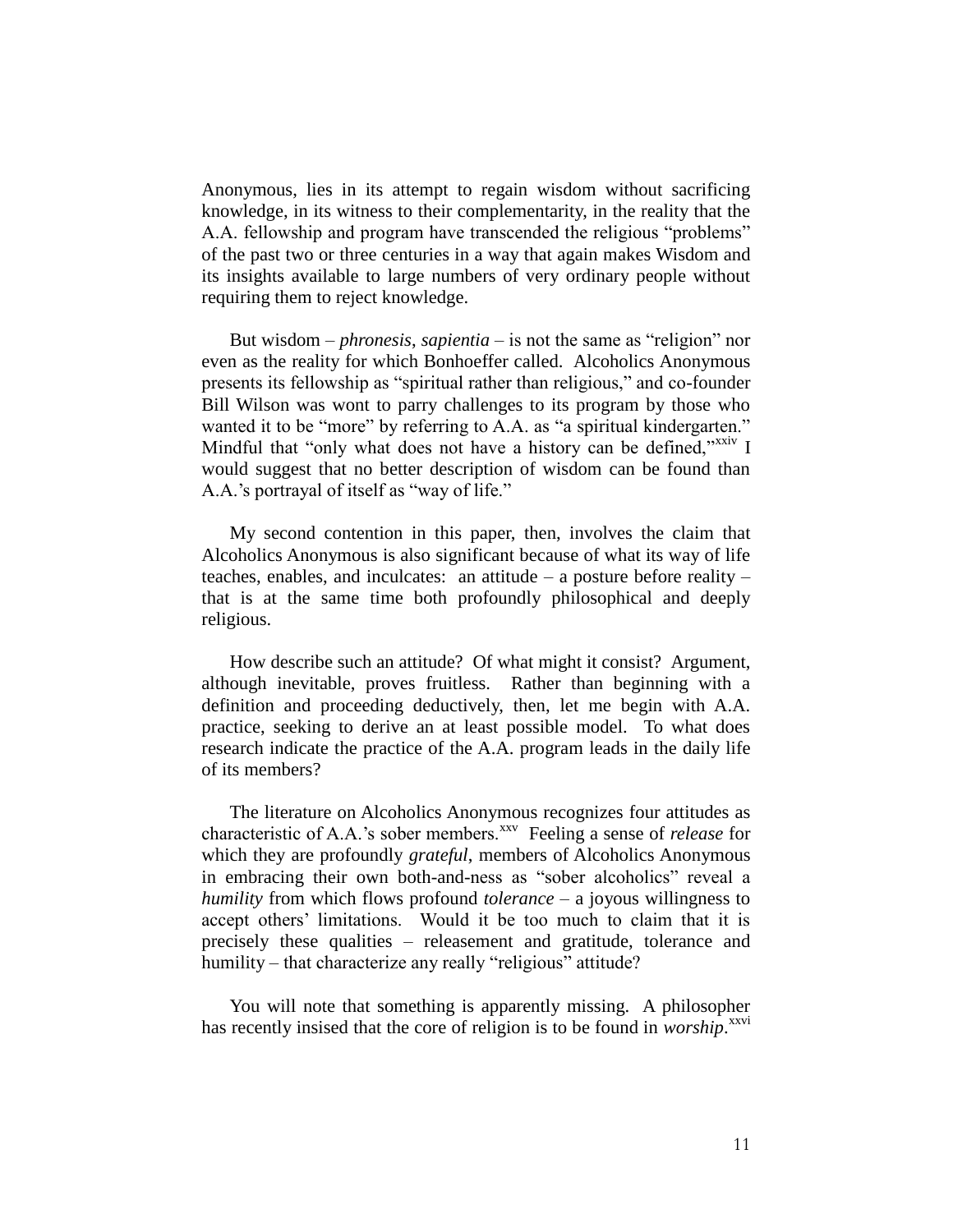But is "worship" so different from the "attitude of awe in the face of the universe" that the psychiatrist, John Mack, remarked in A.A. – especially if that attitude of awe be celebrated communally? $x^{xxvii}$  Alcoholics Anonymous not only has a program; it *is* a "fellowship." Releasement and gratitude, tolerance and humility, although A.A. members attempt to practice them "in all our affairs," are *celebrated* at A.A. meetings – celebrated *by* the telling of stories.

Often, religious professionals see in those meetings either too much or too little. In A.A.'s early years, Catholic clergy scented in its Oxford Group origins and in its usual use of "the Protestant Lord's Prayer" a forbidden *communicatio in sacris*. More recently, other clerics have more pragmatically resented the fact that at least some alcoholics seem to substitute going to A.A. meetings for attendance at church. Similarly, most non-religious professionals tend to view Alcoholics Anonymous as "just another form of religion," just another "church."

But these objections must be balanced by criticisms from the opposite direction. Others, beginning with the Jesuit theologian John Ford in the 1940s, have found A.A.'s claim to be "spiritual rather than religious" all too true, or even too much. They fault Alcoholics Anonymous less for its failure to worship than for its absence of theology. Some social scientists follow the same tack, viewing A.A. as primarily group socialization – but Durkheimian religion is not religion in any usual sense.<sup>xxviii</sup>

Where does such disagreement leave the observer concerned primarily with A.A.'s continuing history? The revivification of religion, like the rebirth of philosophy, is of course beyond A.A.'s scope. Sober alcoholics are not that grandiose. But I would suggest that any interested in either question – and perhaps especially any scholars fascinated by the current revival of interest in story-telling among philosophers and theologians, critics and historians, might find suggestive hints in the ongoing story of Alcoholics Anonymous.

The significance of Alcoholics Anonymous as a phenomenon in American Religious or Philosophical History is quite simply that for the past half-century it has been in the center of a mainstream that most scholars have been led by ideological blinders to ignore. Two current revivals of interest render the continuation of that ignorance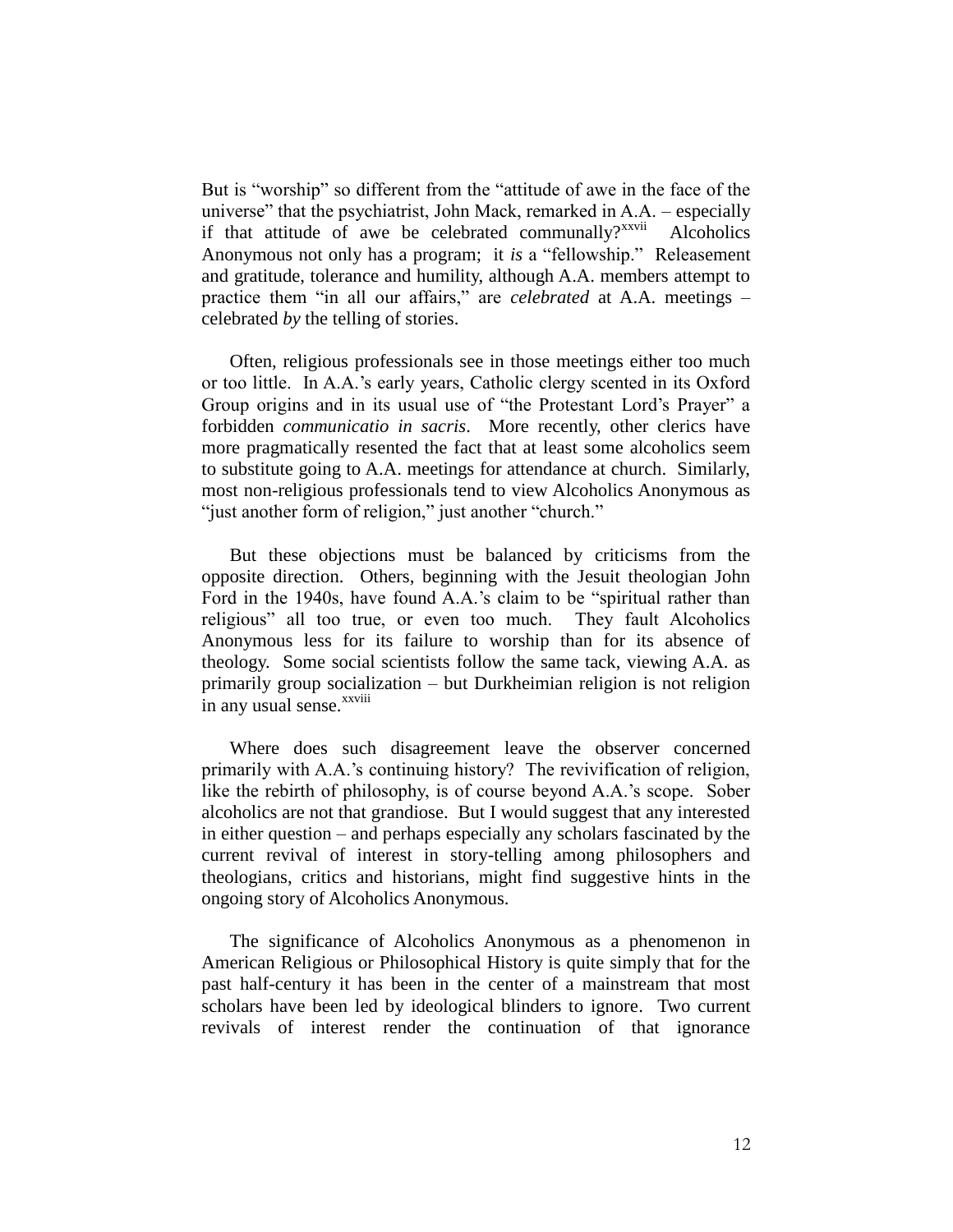unconscionable. Within Alcoholics Anonymous and its Twelve-Step offspring, more and more people are asking more and more explicitly for guidance in spirituality. Indeed, "spirituality" bodes to become the next fad in an already over-fadded field. That outcome will be sad, for it will steal from all of us yet another important word. When a culture does not accept the existence of some reality, whatever term those who experience that reality use to name it quickly becomes debased, its original meaning perverted and lost.

Perhaps the second revival, then, can offer hope – if those engaged in it can prove more open-minded than their predecessors. The revival of interest in narrative, in storytelling, might learn much from the experience, strength and hope of Alcoholics Anonymous. I commend to you that task in the words of the only italicized sentences that appear in the book, *Alcoholics Anonymous*: "Willingness, honesty and open mindedness are the essentials of recovery. But these are indispensable."xxix

A.A.'s experience proves that that holds true for recovery from alcoholism. May I suggest that it might hold equally true for scholarship's recovery of humanity?

## **N O T E S**

 $\overline{a}$ 

i 1. Current membership figure by private communication with A.A.'s General Service Office, 10 January 1986; on the accuracy of such figues, *cf*. Barry Leach and John L. Norris, "Factors in the Development of Alcoholics Anonymous," pp. 441-543 in Benjamin Kissin and Henri Begleiter, *Treatment and Rehabilitation of the Chronic Alcoholic* (New York: Plenum, 1977), pp. 443-451.

ii 2. "More of the Young and Cross-Addicted Now in A.A., Survey Reveals," *Box 459*, vol. 29 (1984), no.5, 1; similar articles on other diversity can be found in almost every issue.

iii 3 Leonard D. Borman, ed., *Explorations in Self-Help and Mutual Aid*, (Evanston, IL: Northwestern Univ., 1975); Alan Gartner and Frank Riessman, eds., *The Self-Help Revolution* (New York: Human Sciences Press, 1984); Daniel J. Anderson, *Living With Chronic Illness*, (Center City, MN: Hazelden, 1985).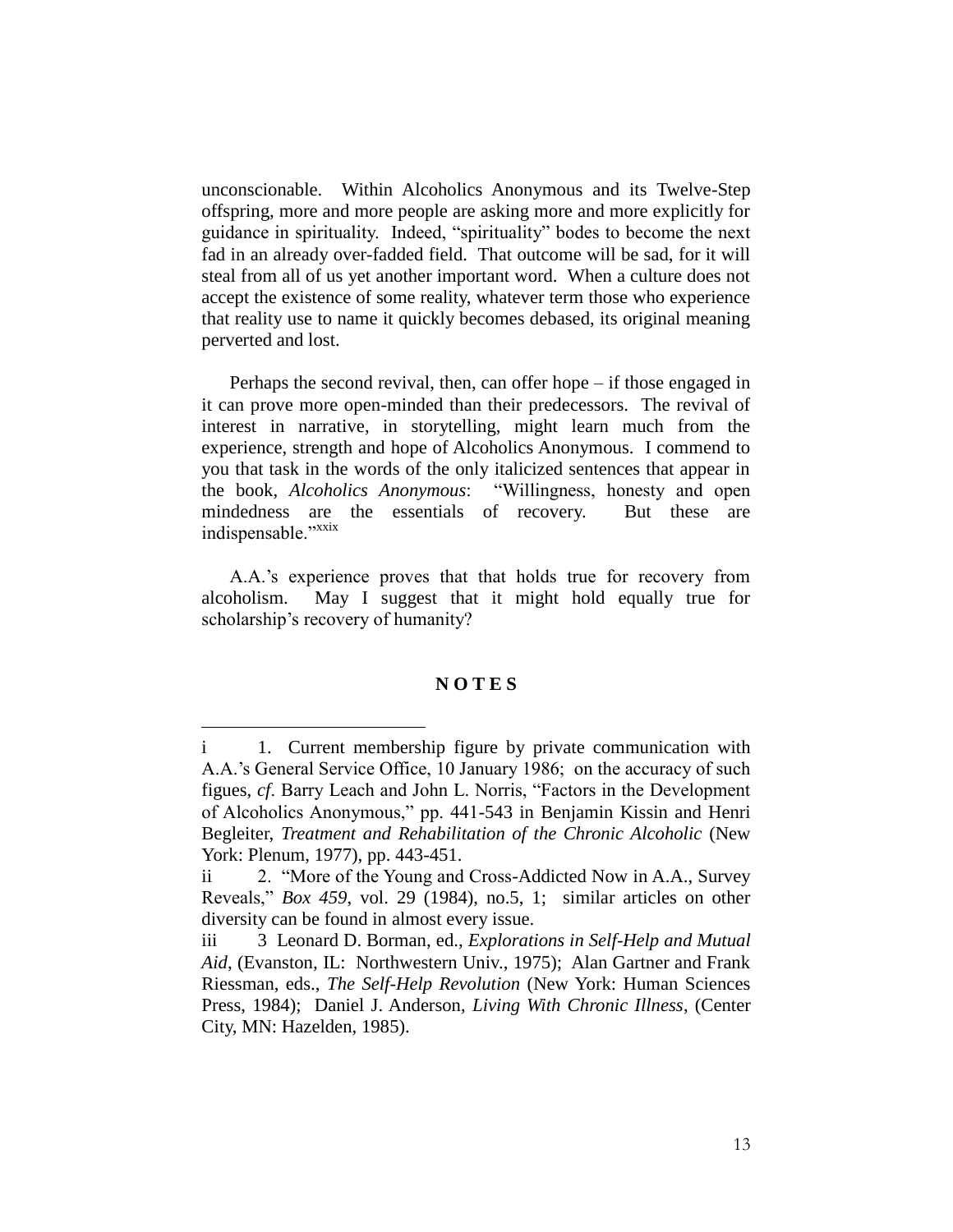iv 4, May be found on p. 3 of any issue of the *A.A. Grapevine*.

v 5. The history of Alcoholics Anonymous is recounted in two of its own publications: *Alcoholics Anonymous Comes of Age* (New York: A.A. World Services, 1957) and *"Pass It On"* (New York: A.A.W.S., 1984). Full sources for all the detailed points that follow may be found in my own study, *Not-God: A History of Alcoholics Anonymous* (Center City, MN: Hazelden, 1979).

vi

-

6. *e.g.* R.K. Jones, "Sectarian Characteristics of Alcoholics Anonymous, *Sociology* (Oxford) 4: 181-195 (1970); Francesca Alexder and Michelle Rollins, "Alcoholics Anonymous: The Unseen Cult." *California Sociologist*. 1984; 7(1): 33-48.

vii 7. Donald Meyer, *The Positive Thinkers* (Garden City, NY: Doubleday, 1965), pp. 315-324.

viii 8. Morris Berman, *The Re-Enchantment of the World* (Ithaca, NY: Cornell Univ. Press, 1981); Gregory Bateson, "The Cybernetics of 'Self': A Theory of Alcoholism," in Bateson, *Steps to an Ecology of Mind* (New York: Ballantine, 1972), pp. 309-337.

ix 9. John Mack, "Alcoholism, A.A., and the Governance of the Self," pp. 128-162; E.J. Khantzian, "Some Treatment Implications of the Ego and Self Disturbances in Alcoholism," pp. 163-188, both in Margaret H. Bean and Norman E. Zinberg (eds.), *Dynamic Approaches to the Understanding and Treatment of Alcoholism* (New York: Free Press, 1981); *cf*. also George E. Vaillant, *The Natural History of Alcoholism* (Cambridge, MA: Harvard Univ. Press, 1983).

x 9. William Barrett, *Irrational Man* (New York: Doubleday, 1958).

xi 10. "Letter to A.A. from Reinhold Niebuhr," *Thirty-Five Years* (New York: A.A.W.S., 1960), p. 65; on the claim to influence by Horney and Sullivan, *cf*., e.g. Dr. Esther Richards (Baltimore) to Wilson, 18 July 1938.

xii 11. *Alcoholics Anonymous* (New York: The Alcoholic Foundation, 1939), p. 74; in the more readily available 2nd and 3rd editions (New York: A.A.W.S., 1955 and 1976), p. 62.

xiii 12. *Alcoholics Anonymous*, 1st ed., p. 70; 2nd & 3rd eds., p. 58.

xiv 13. The recent literature on story is vast; I rely especially on: Stanley Hauerwas, *Truthfulness and Tragedy* (Notre Dame: Univ. Press, 1977); Alasdair MacIntyre, *After Virtue* (Notre Dame, IN: Univ. Press, 1981); Terry Eagleton, *Literary Theory: An Introduction* (Minneapolis: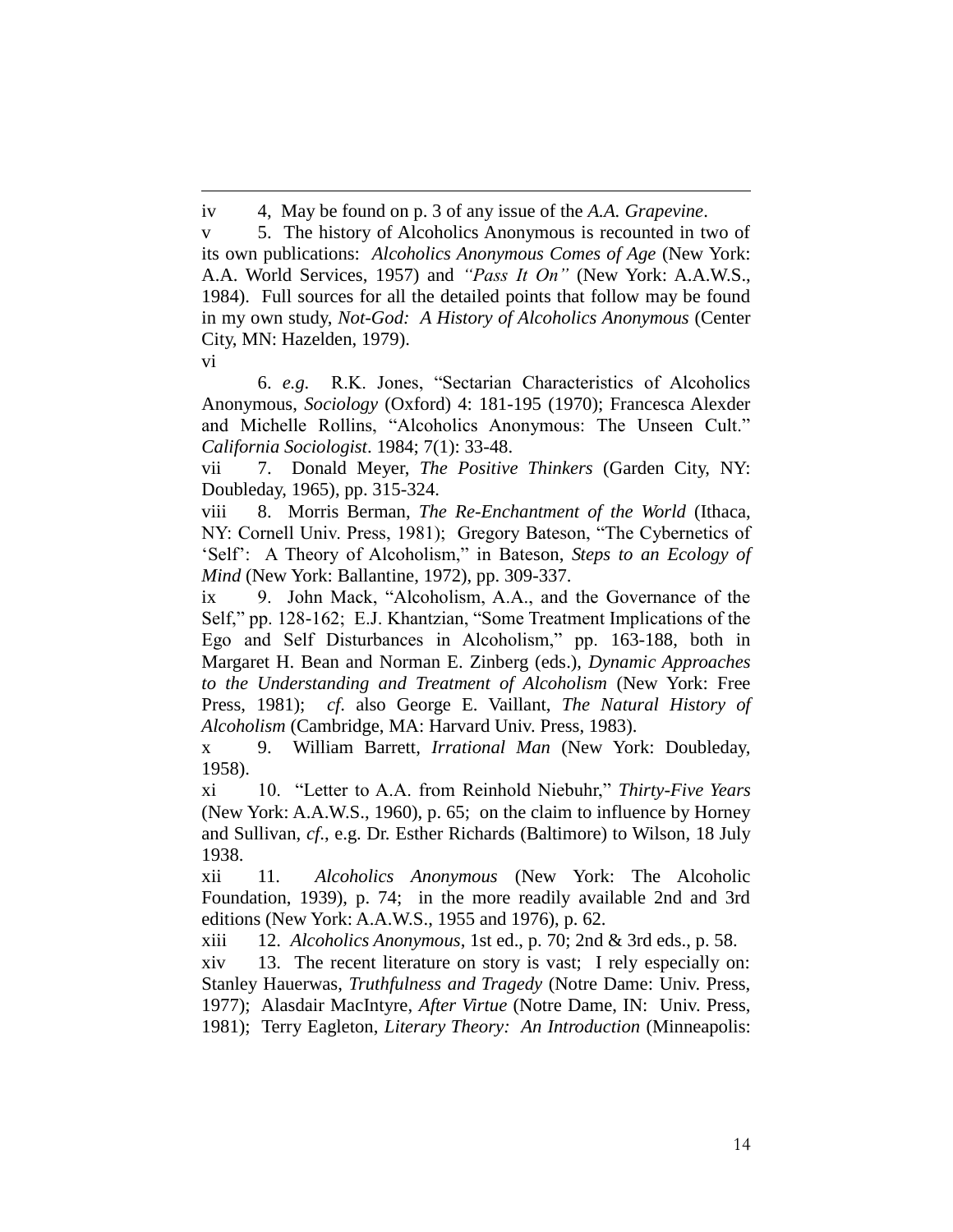-Univ. of Minnesota Press, 1983); Paul Ricoeur, *Time and Narrative*, vol 1, trans. Kathleen McLaughlin and David Pellauer (Chicago: Univ. Press, 1984); Paul Veyne, *Writing History*, trans. Mina Moore-Rinvolucri (Middletown, CT: Wesleyan Univ. Press, 1984). Arthur C. Danto, *Narration and Knowledge* (New York: Columbia Univ. Press, 1985).

xv 15. Joseph Campbell, *The Hero With A Thousand Faces*, (Princeton, NJ: Princeton Univ. Press, 1949).

xvi 16. Concerning pilgrimage, *cf*. MacIntyre, pp. 203-204. xvii

17. *Alcoholics Anonymous*, 1st ed., p. 72; 2nd & 3rd eds., p. 60. xviii 18. In addition to the sources cited in note #14, *cf*. Richard J. Bernstein, *Beyond Objectivism and Relativism* (Philadelphia: Univ. of Penn. Press, 1983); also Robert N. Bellah, Richard Madsen, William M. Sullivan, Ann Swidler, and Steven M. Tipton, *Habits of the Heart* (Berkeley: Univ. of Cal. Press, 1985).

xix 19. *Why* this is true may perhaps best be grasped from a very insightful anthropology dissertation: Mary Catherine Taylor, *Alcoholics Anonymous: How It Works* (Univ. of California at San Francisco, 1977), Univ. Microfilms #79-13241.

xx 20. Edith Hamilton, *The Greek Way* (New York: Norton, 1930), p. 59.

xxi 21. *Cf*. Mark Edward Lender and James Kirby Martin, *Drinking in America* (New York: Free Press, 1982), pp. 9-21.

xxii 22. [William G. Wilson], *Twelve Steps and Twelve Traditions* (New York: A.A.W.S., 1953), p. 15; [Wilson], *As Bill Sees It: The A.A. Way of Life* (New York: A.A.W.S., 1967).

xxiii 23. *Cf*. Kurtz, *Not-God*, pp. 113, 185.

xxiv 24. Attributed to Friedrich Nietzsche by Susan Sontag, "When Writers Talk Among Themselves," *The New York Times Book Review*, 5 January 1986, p. 22.

xxv 25. The pre-1979 literature is best perused in Kurtz, *Not-God*; more recently, *cf*. especially Vaillant, *Natural History*, pp. 197-208, and also "Dangers of Psychotherapy in the Treatment of Alcoholism," pp. 36- 54 in Bean and Zinberg (eds.), as well as Mack, pp. 160 ff. and Khantzian, p. 172, as cited. A less technical and more comprehensive view is offered by Milton A. Maxwell, *The Alcoholics Anonymous Experience: A Close-Up for Professionals* (New York: McGraw-Hill, 1984), especially pp 70-128.